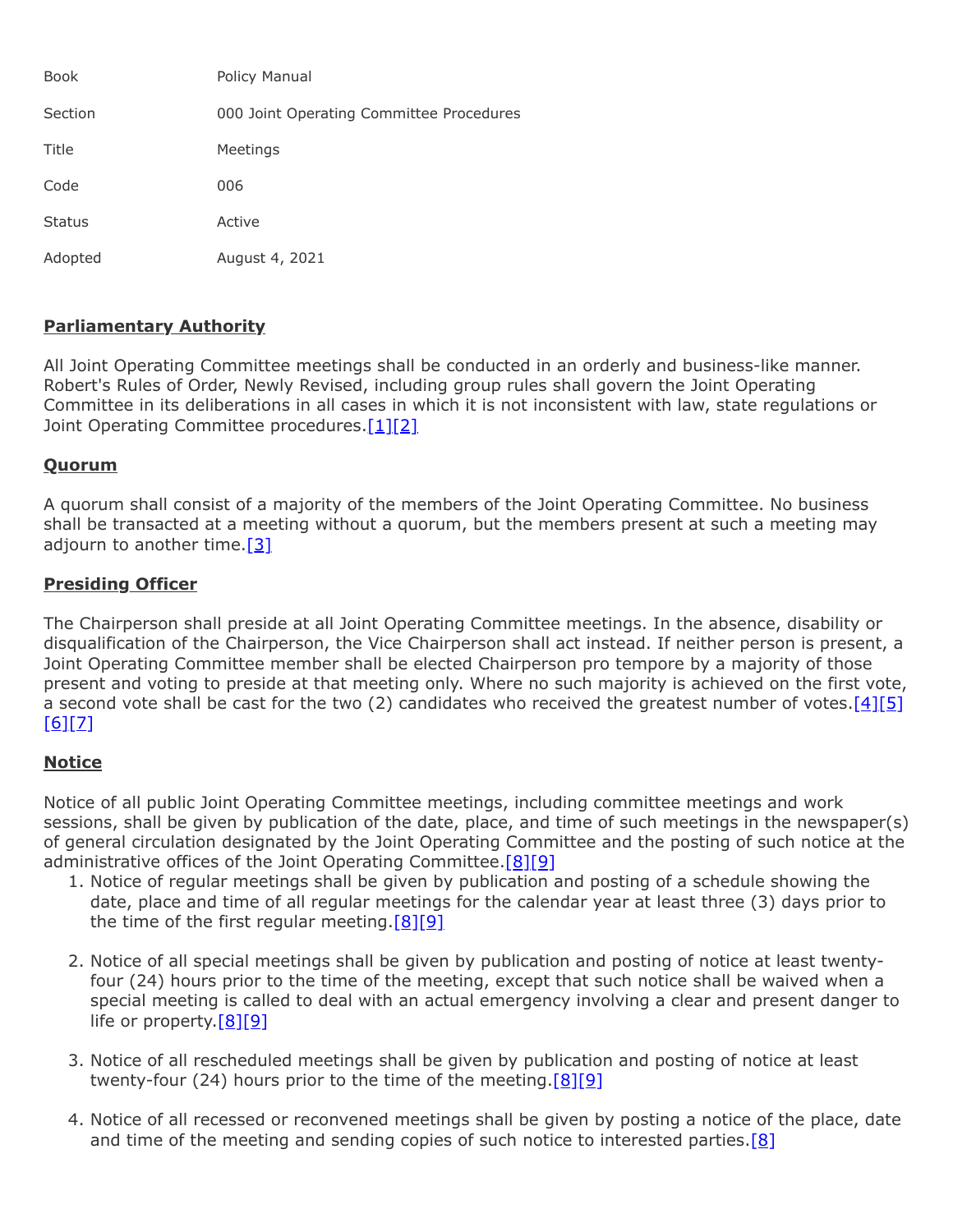5. Notice of all public meetings shall be given to any newspaper(s) circulating in Montgomery County and a radio or television station which so requests. Notice of all public meetings shall be given to any individual who so requests and provides a stamped, addressed envelope for such notification. [\[9\]](http://www.legis.state.pa.us/cfdocs/legis/LI/consCheck.cfm?txtType=HTM&ttl=65&div=0&chpt=7&sctn=9&subsctn=0)

Notice of all rescheduled meetings and special meetings shall be given to Joint Operating Committee members no later than twenty-four (24) hours prior to the time of the meeting.[\[9\]](http://www.legis.state.pa.us/cfdocs/legis/LI/consCheck.cfm?txtType=HTM&ttl=65&div=0&chpt=7&sctn=9&subsctn=0)[\[10\]](http://www.legis.state.pa.us/cfdocs/legis/LI/uconsCheck.cfm?txtType=HTM&yr=1949&sessInd=0&smthLwInd=0&act=14&chpt=4&sctn=23&subsctn=0)

# **Regular Meetings**

Regular Joint Operating Committee meetings shall be public and shall be held at specified places at least once every two (2) months.[\[2\]](http://www.legis.state.pa.us/cfdocs/legis/LI/consCheck.cfm?txtType=HTM&ttl=65&div=0&chpt=7)[\[11\]](http://www.legis.state.pa.us/cfdocs/legis/LI/uconsCheck.cfm?txtType=HTM&yr=1949&sessInd=0&smthLwInd=0&act=14&chpt=4&sctn=21&subsctn=0)

### *Agenda -*

It shall be the responsibility of the Administrative Director to prepare an agenda of the items of business to come before the Joint Operating Committee at each regular meeting. The agenda, together with all relevant reports, shall be provided to each Joint Operating Committee member prior to the meeting.

#### **Special Meetings**

Special meetings may be called for special or general purposes and shall be public except when conducted as an executive session for purposes authorized by the law. $[2][5][10][12]$  $[2][5][10][12]$  $[2][5][10][12]$  $[2][5][10][12]$ 

The Chairperson may call a special meeting at any time and shall call a special meeting upon presentation of the written requests of three (3) Joint Operating Committee members. Upon the Chairperson's failure or refusal to call a special meeting, such meeting may be called at any time by a majority of the Joint Operating Committee members.<sup>[\[5\]](http://www.legis.state.pa.us/cfdocs/legis/LI/uconsCheck.cfm?txtType=HTM&yr=1949&sessInd=0&smthLwInd=0&act=14&chpt=4&sctn=26&subsctn=0)</sup>

No business shall be transacted at any special meeting except that named in the call sent to Joint Operating Committee members for such special meeting.<sup>[\[10\]](http://www.legis.state.pa.us/cfdocs/legis/LI/uconsCheck.cfm?txtType=HTM&yr=1949&sessInd=0&smthLwInd=0&act=14&chpt=4&sctn=23&subsctn=0)</sup>

### **Public Participation**

At each public Joint Operating Committee meeting, prior to official action by the Joint Operating Committee, an opportunity shall be provided for public comment in accordance with law and Joint Operating Committee procedures and policy.[\[2\]](http://www.legis.state.pa.us/cfdocs/legis/LI/consCheck.cfm?txtType=HTM&ttl=65&div=0&chpt=7)[13]

#### **Voting by the Joint Board**

All actions of the Joint Board shall be by a majority vote of the members of the Joint Board, either in convention or by mail ballot, as selected by the Joint Board; provided, however, that the approval of the annual operating budget shall be conducted in accordance with law, Joint Operating Committee policy and provisions of the Articles of Agreement. $[14][15][16]$  $[14][15][16]$ 

### **Voting by the Joint Operating Committee**

The Joint Board shall have the power to delegate the operation, administration and management of the school to the Joint Operating Committee, including voting powers, in accordance with law, Joint Operating Committee policy and provisions of the Articles of Agreement.[\[14\]\[](http://www.legis.state.pa.us/cfdocs/legis/LI/uconsCheck.cfm?txtType=HTM&yr=1949&sessInd=0&smthLwInd=0&act=14&chpt=18&sctn=50&subsctn=1)16][\[17\]\[](http://www.legis.state.pa.us/cfdocs/legis/LI/uconsCheck.cfm?txtType=HTM&yr=1949&sessInd=0&smthLwInd=0&act=14&chpt=18&sctn=50&subsctn=3)18]

All motions shall require for adoption a majority vote of those Joint Operating Committee members present and voting, except as provided by statute or Joint Operating Committee procedures.

### **Abstention from Voting**

A Joint Operating Committee member shall be required to abstain from voting when the issue involves either one of the following: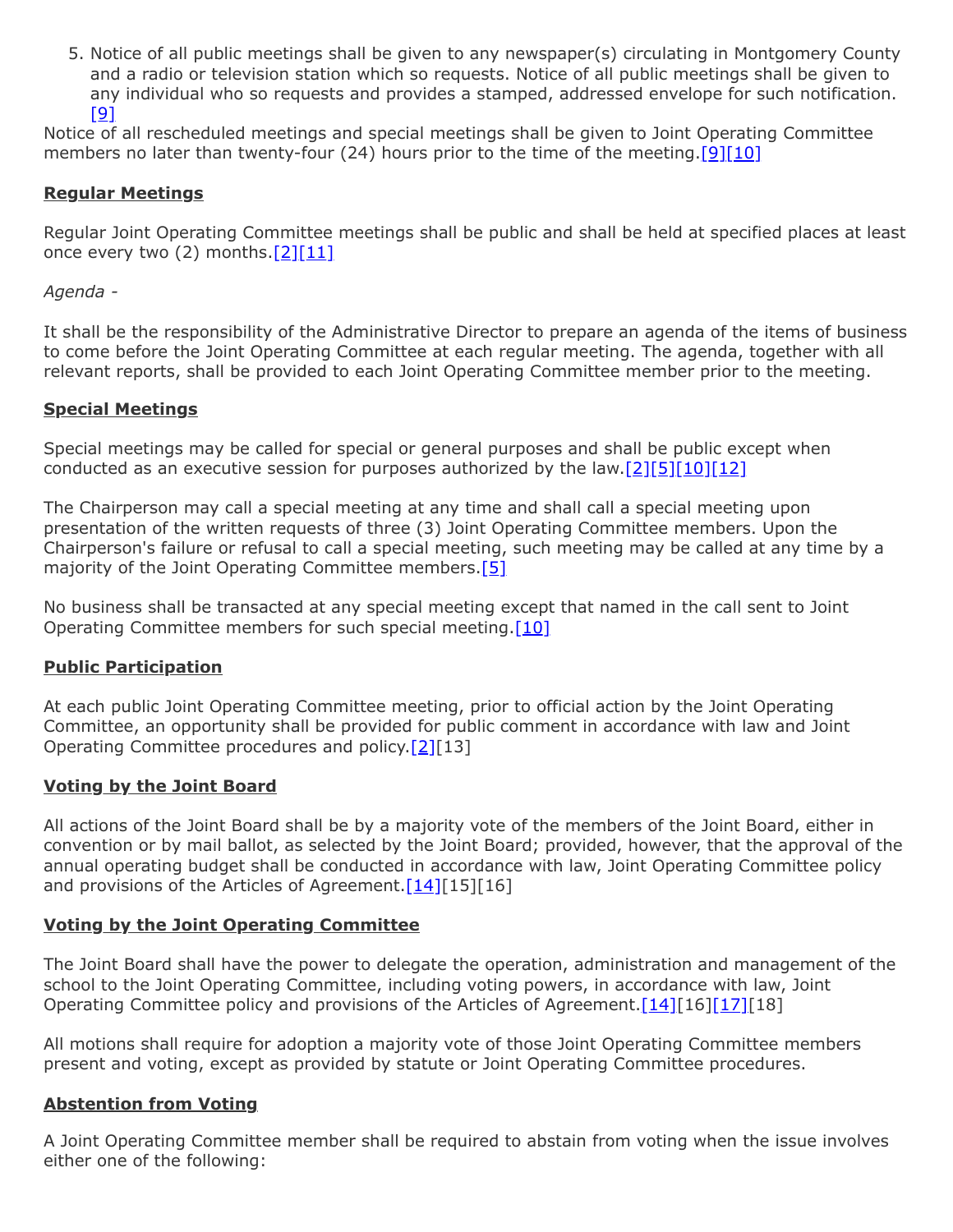1. Conflict of interest under the Ethics Act.[\[19\]](http://www.legis.state.pa.us/cfdocs/legis/LI/consCheck.cfm?txtType=HTM&ttl=65&div=0&chpt=11&sctn=2&subsctn=0)[\[20\]\[](http://www.legis.state.pa.us/cfdocs/legis/LI/consCheck.cfm?txtType=HTM&ttl=65&div=0&chpt=11&sctn=3&subsctn=0)21]

Prior to the vote being taken, the Joint Operating Committee member shall verbally disclose the nature of the conflict in public, and shall also provide the Joint Operating Committee Secretary with a written memorandum stating the nature of the conflict, which shall be attached to the Joint Operating Committee minutes as a public record.

**Conflict of interest** - use by a public official of the authority of his/her office or any confidential information received through his/her holding public office for the private pecuniary benefit of him/herself, a member of his/her immediate family or a business with which s/he or a member of his/her immediate family is associated. The term does not include an action having a de minimis economic impact or which affects to the same degree a class consisting of the general public or a subclass consisting of an industry, occupation or other group which includes the public official, a member of his/her immediate family or a business with which s/he or a member of his/her immediate family is associated. $[19]$ 

**De minimis economic impact** – an economic consequence which has an insignificant effect. [\[19\]](http://www.legis.state.pa.us/cfdocs/legis/LI/consCheck.cfm?txtType=HTM&ttl=65&div=0&chpt=11&sctn=2&subsctn=0)

**Immediate family** – parent, spouse, child, brother or sister. [19]

**Business with which associated** – any business in which the person or a member of the person's immediate family is a director, officer, owner, employee or has a financial interest.<sup>[\[19\]](http://www.legis.state.pa.us/cfdocs/legis/LI/consCheck.cfm?txtType=HTM&ttl=65&div=0&chpt=11&sctn=2&subsctn=0)</sup>

2. Relative recommended for appointment to or dismissal from a teaching position. [\[22\]](http://www.legis.state.pa.us/cfdocs/legis/LI/uconsCheck.cfm?txtType=HTM&yr=1949&sessInd=0&smthLwInd=0&act=14&chpt=11&sctn=11&subsctn=0)[\[23\]](http://www.legis.state.pa.us/cfdocs/legis/LI/uconsCheck.cfm?txtType=HTM&yr=1949&sessInd=0&smthLwInd=0&act=14&chpt=11&sctn=29&subsctn=0)

**Relative** – father, mother, brother, sister, husband, wife, son, daughter, stepson, stepdaughter, grandchild, nephew, niece, first cousin, sister-in-law, brother-in-law, uncle, or aunt. The Joint Operating Committee is encouraged to seek the guidance of the school solicitor or the State Ethics Commission for questions related to conflicts of interest.<sup>[20][21]</sup>

### **Minutes**

The Joint Operating Committee shall cause to be made, and shall retain as a permanent record of the school, minutes of all public Joint Operating Committee meetings. Said minutes shall be comprehensible and complete and shall show: $[24][25]$  $[24][25]$ 

- 1. Date, place, and time of the meeting.
- 2. Names of Joint Operating Committee members present.
- 3. Presiding officer.
- 4. Substance of all official actions.
- 5. Actions taken.
- 6. Recorded votes, including a record by each individual member of all roll call votes.[\[14\]](http://www.legis.state.pa.us/cfdocs/legis/LI/uconsCheck.cfm?txtType=HTM&yr=1949&sessInd=0&smthLwInd=0&act=14&chpt=18&sctn=50&subsctn=1)[\[26\]](http://www.legis.state.pa.us/cfdocs/legis/LI/consCheck.cfm?txtType=HTM&ttl=65&div=0&chpt=7&sctn=5&subsctn=0)

7. Names of all citizens who appeared officially and the subject of their testimony. The Joint Operating Committee Secretary shall provide each Joint Operating Committee member with a copy of the minutes of the last meeting prior to the next regular meeting.

The minutes of Joint Operating Committee meetings shall be approved at the next succeeding meeting and signed by the Joint Operating Committee Secretary.[\[27\]](http://www.legis.state.pa.us/cfdocs/legis/LI/uconsCheck.cfm?txtType=HTM&yr=1949&sessInd=0&smthLwInd=0&act=14&chpt=4&sctn=33&subsctn=0)

Notations and any tape or audiovisual recordings shall not be the official record of a public Joint Operating Committee meeting but may be available for public access, upon request, in accordance with Joint Operating Committee policy. Any notations and/or audiovisual recordings of a Joint Operating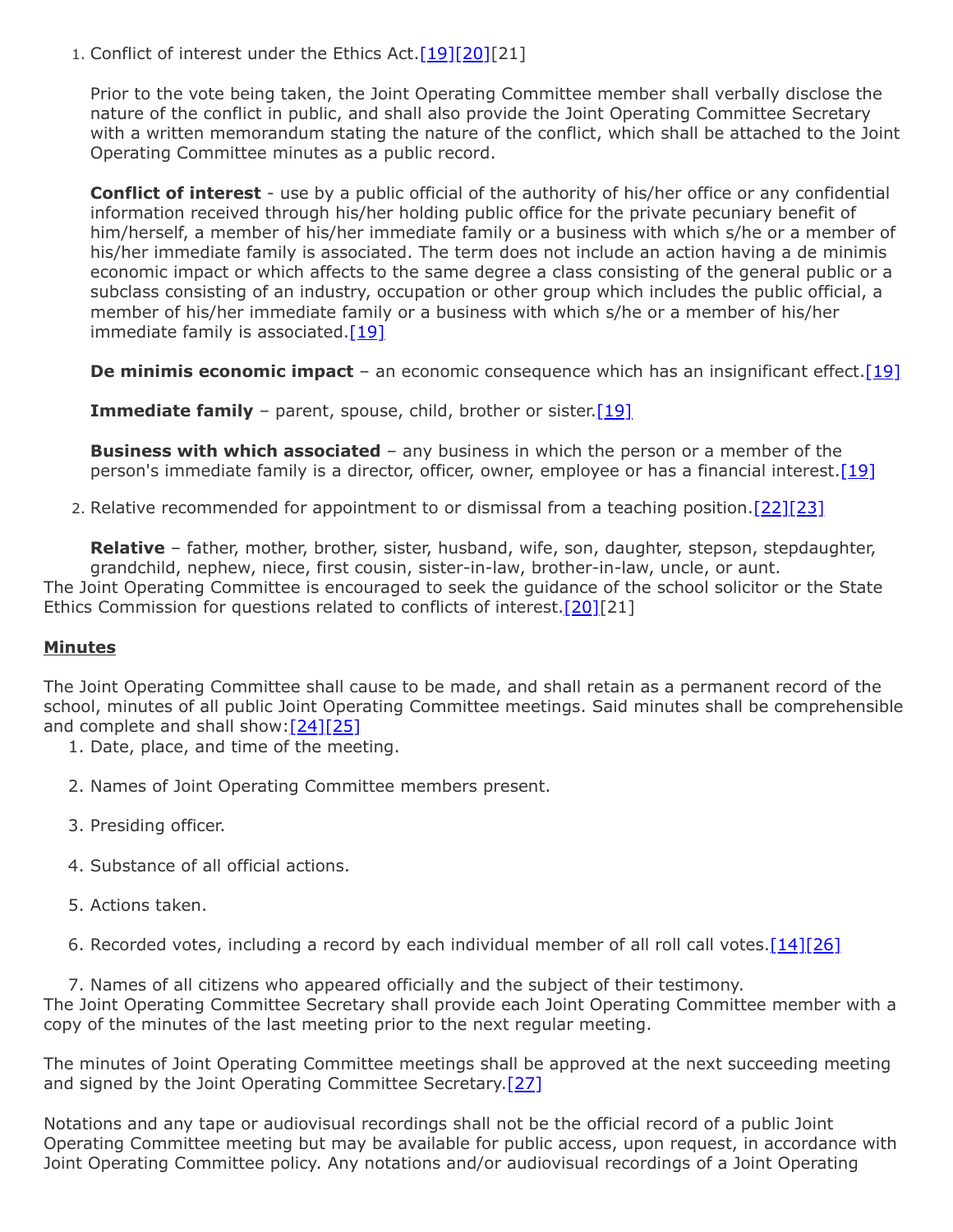Committee meeting shall be retained and disposed of in accordance with the established records retention schedule.<sup>[1][28][29]</sup>

### **Recess/Reconvene**

The Joint Operating Committee may at any time recess or reconvene to a reconvened meeting at a specified date and place, upon the majority vote of those present. The reconvened meeting shall immediately take up its business at the point in the agenda where the motion to recess was acted upon. Notice of the reconvened meeting shall be given as provided in Joint Operating Committee policy[.\[8\]](http://www.legis.state.pa.us/cfdocs/legis/LI/consCheck.cfm?txtType=HTM&ttl=65&div=0&chpt=7&sctn=3&subsctn=0)[\[9\]](http://www.legis.state.pa.us/cfdocs/legis/LI/consCheck.cfm?txtType=HTM&ttl=65&div=0&chpt=7&sctn=9&subsctn=0)

# **Executive Session**

The Joint Operating Committee may hold an executive session, which is not an open meeting, before, during, at the conclusion of a public meeting, or at some other time. The presiding officer shall announce the reason for holding the executive session; the announcement can be made at the public meeting prior to or after the executive session[.\[12\]](http://www.legis.state.pa.us/cfdocs/legis/LI/uconsCheck.cfm?txtType=HTM&yr=1949&sessInd=0&smthLwInd=0&act=14&chpt=4&sctn=25&subsctn=0)[\[30\]](http://www.legis.state.pa.us/cfdocs/legis/LI/consCheck.cfm?txtType=HTM&ttl=65&div=0&chpt=7&sctn=7&subsctn=0)[\[31\]](http://www.legis.state.pa.us/cfdocs/legis/LI/consCheck.cfm?txtType=HTM&ttl=65&div=0&chpt=7&sctn=8&subsctn=0)

The Joint Operating Committee may discuss the following matters in executive session:

- 1. Employment issues.
- 2. Labor relations.
- 3. The purchase or lease of real estate.
- 4. Consultation with an attorney or other professional advisor regarding potential litigation or identifiable complaints which may lead to litigation.
- 5. Matters that must be conducted in private to protect a lawful privilege or confidentiality.
- 6. School safety and security, of a nature that if conducted in public, would: $[12]$ 
	- a. Be reasonably likely to impair the effectiveness of school safety measures.
	- b. Create a reasonable likelihood of jeopardizing the safety or security of an individual or a school, including a building, public utility, resource, infrastructure, facility or information storage system.

Official actions based on discussions held in executive session shall be taken at a public meeting.

### **Work Sessions**

The Joint Operating Committee may meet as a Committee of the Whole in a public meeting to vote on or to discuss issues. Public notice of such meetings shall be made in accordance with law and Joint Operating Committee procedures[.\[2\]](http://www.legis.state.pa.us/cfdocs/legis/LI/consCheck.cfm?txtType=HTM&ttl=65&div=0&chpt=7)

A meeting of the Committee of the Whole, not regularly scheduled, may be called at any time by the Chairperson. The Chairperson shall call such a meeting when requested to do so by Joint Operating Committee members. Public notice of the meeting shall be made in accordance with law and Joint Operating Committee procedures.

### **Committee Meetings**

Standing committee meetings may be called at any time by the committee chairperson, with proper public notice, or when requested to do so by members of the committee. $[8][9]$  $[8][9]$ 

A majority of the total membership of a committee shall constitute a quorum.